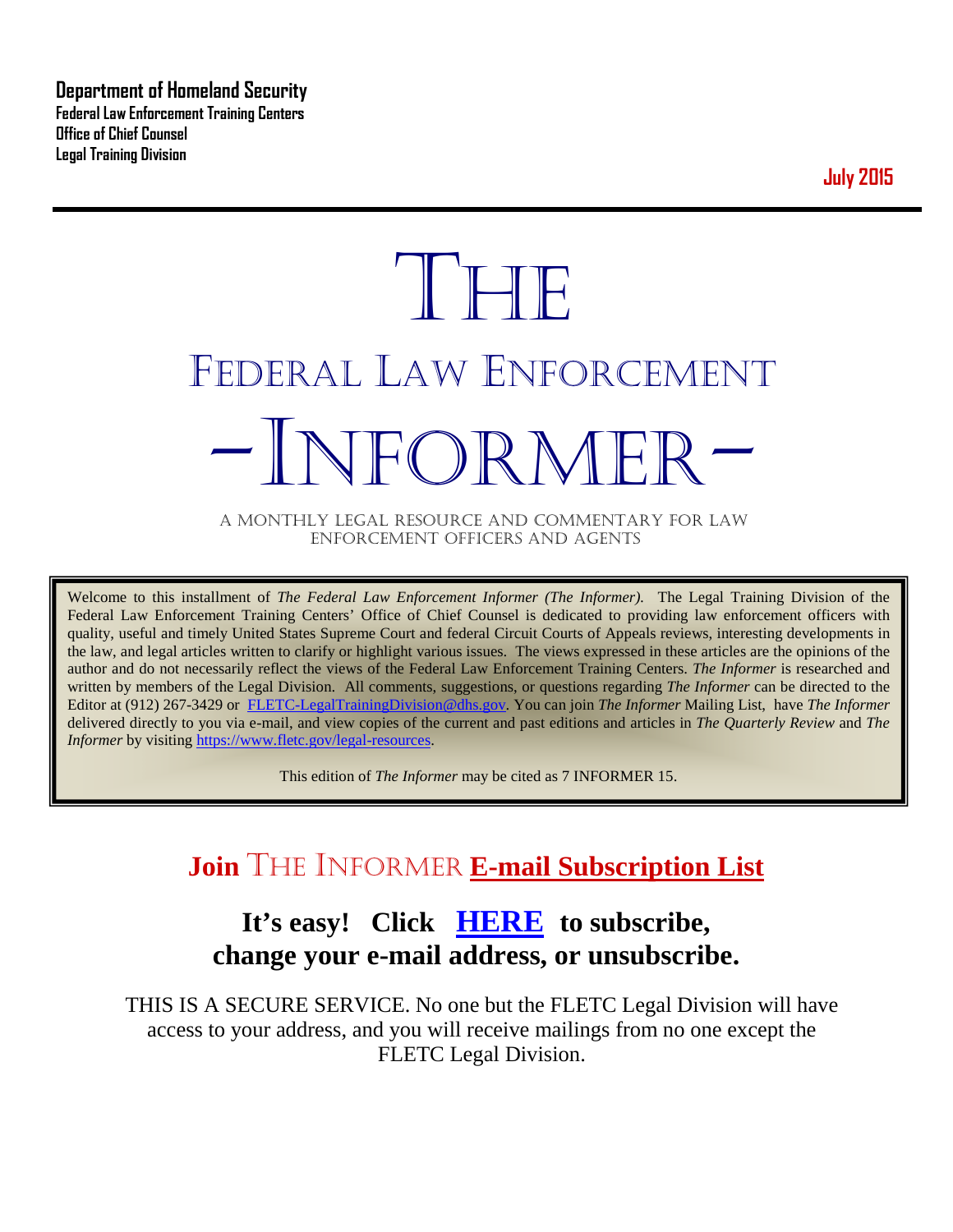# **The Informer – July 2015**

# **Case Summaries**

# **United States Supreme Court**

| <b>City of Los Angeles v. Patel:</b> Whether a provision of the city's municipal code<br>that authorizes law enforcement officers to conduct warrantless inspection searches                                                                               |
|------------------------------------------------------------------------------------------------------------------------------------------------------------------------------------------------------------------------------------------------------------|
| Kingsley v. Hendrickson: Whether the standard for judging a pre-trial detainee's                                                                                                                                                                           |
|                                                                                                                                                                                                                                                            |
| <b>Circuit Courts of Appeals</b>                                                                                                                                                                                                                           |
| <b>Second Circuit</b>                                                                                                                                                                                                                                      |
| United States v. Bershchansky: Whether officers exceeded the scope of a warrant                                                                                                                                                                            |
| United States v. Thomas: Whether an officer in a child pornography investigation<br>was required to include in his search warrant affidavit the name of the third-party<br>software he used to establish probable cause to search the defendant's computer |
| <b>Seventh Circuit</b>                                                                                                                                                                                                                                     |
| United States v. Shields: Whether officers established reasonable suspicion to                                                                                                                                                                             |
| United States v. Gary: Whether officers established probable cause to arrest                                                                                                                                                                               |
| <b>Eighth Circuit</b>                                                                                                                                                                                                                                      |
| <b>United States v. Trogdon:</b> Whether officers established reasonable suspicion to                                                                                                                                                                      |
| United States v. Smith: Whether an officer lawfully extended the duration of a<br>traffic stop after he smelled the faint odor of marijuana in the defendant's vehicle10                                                                                   |
| Ransom v. Grisafe: Whether officers were entitled to qualified immunity for seizing                                                                                                                                                                        |
|                                                                                                                                                                                                                                                            |

### **[Court of Appeals for the Armed Forces](#page-11-0)**

**United States v. Keefauver:** Whether officers exceeded the scope of a verbal search authorization when they conducted a protective sweep of the defendant's entire house..........**[12](#page-11-1)**

♦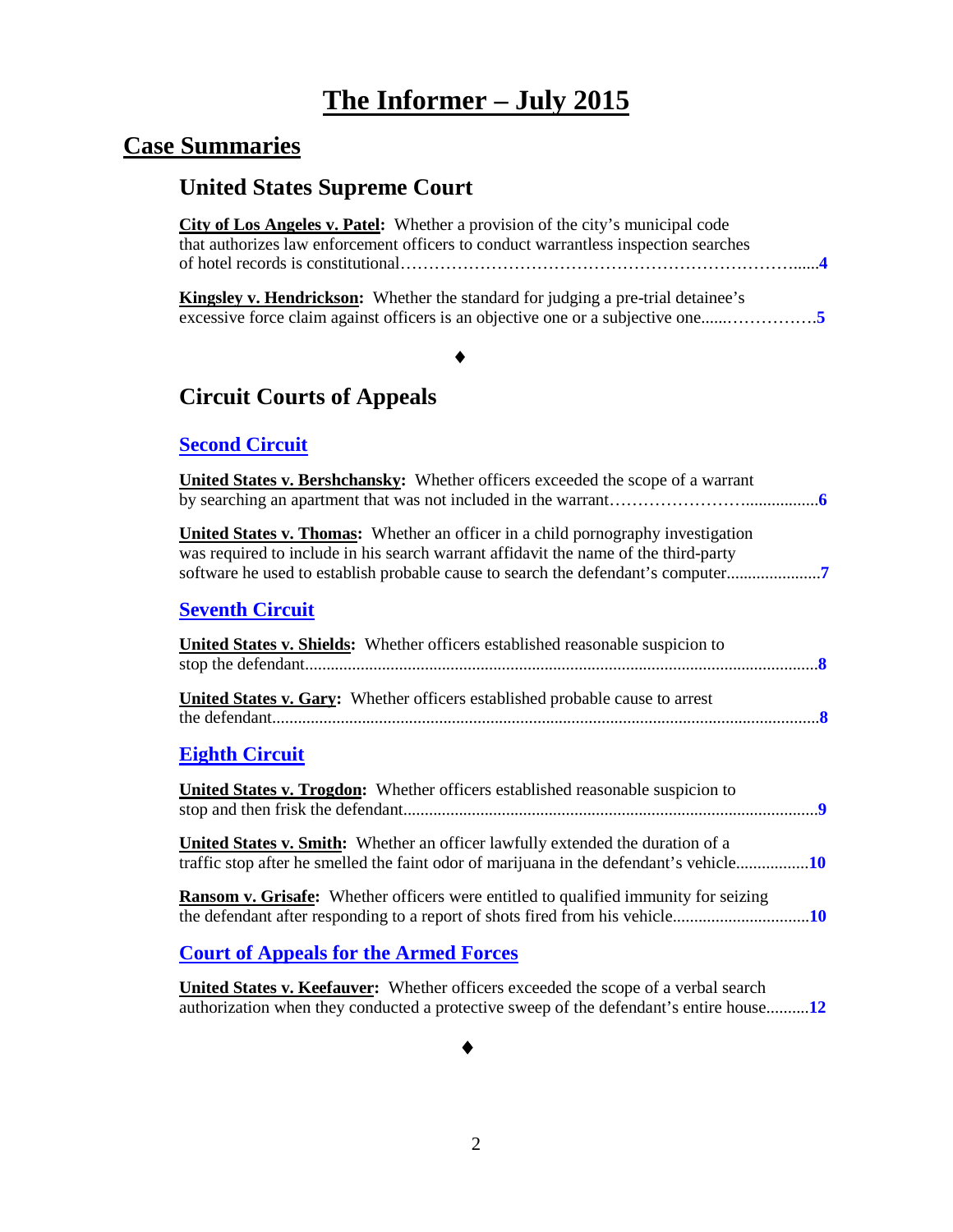### **FLETC Informer Webinar Series**

#### **1. Law Enforcement Legal Refresher Training**

2-hour webinar presented by Bruce-Alan Barnard, FLETC Legal Division

This two-hour block of instruction focuses on *Fourth* and *Fifth Amendment* law and is designed to meet the training requirements for state and federal law enforcement officers who have mandated two-hour legal refresher training requirements.

### **Date and Time: Monday August 24, 2015: 11:00 a.m. EDT**

**To join this webinar: <https://share.dhs.gov/lgd0312>**

#### ♦

### **To participate in a FLETC Informer Webinar:**

- 1. Click on the appropriate link above to access the Homeland Security Information Network (HSIN).
- 2. If you have a HSIN account, enter with your login and password information.
- 3. If you do not have a HSIN account click on the button next to "Enter as a Guest."
- 4. Enter your name and click the "Enter" button.
- 5. You will now be in the meeting room and will be able to participate in the webinar.
- 6. Even though meeting rooms may be accessed before a webinar, there may be times when a meeting room is closed while an instructor is setting up the room.
- 7. Meeting rooms will be open and fully accessible at least one-hour before a scheduled webinar.
- 8. Training certificates will be provided at the conclusion of each webinar.

**\*\*\*\*\*\*\*\*\*\*\*\*\*\*\*\*\*\*\*\*\*\*\*\*\*\*\*\*\*\*\*\*\*\*\*\*\*\*\*\*\*\*\*\*\*\*\*\*\*\*\*\*\*\*\*\*\*\*\*\*\*\*\*\*\*\*\*\*\*\*\*\*\*\*\***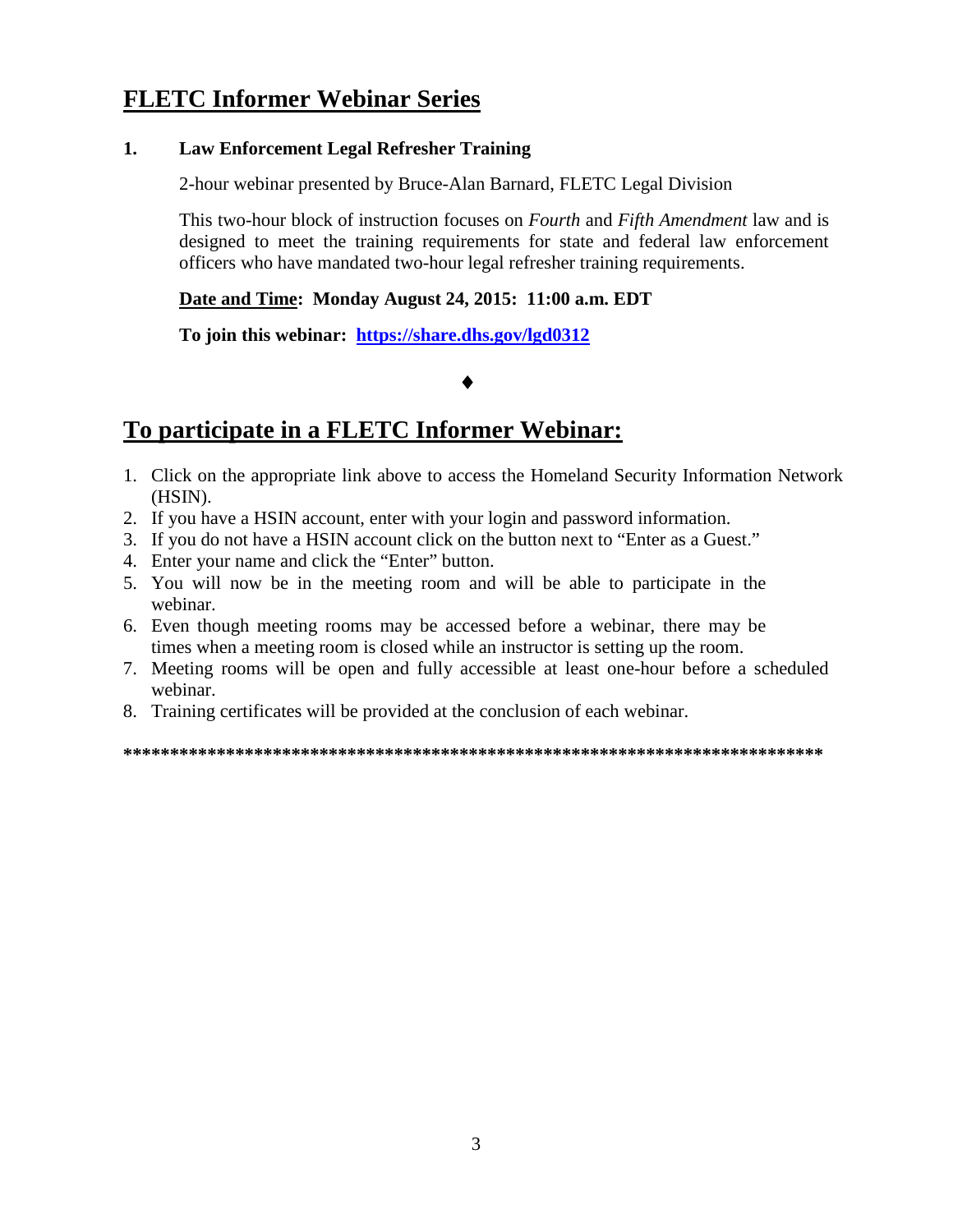# CASE SUMMARIES

# United States Supreme Court

### <span id="page-3-1"></span><span id="page-3-0"></span>**City of Los Angeles v. Patel, 576 U.S. \_\_\_ (2015), 2015 U.S. LEXIS 4065 (U.S. June 22, 2015)**

Los Angeles Municipal Code §41.49 requires hotel operators to record and keep specific information about their guests on the premises for 90 days. Section 41.49 also provides these records "shall be made available to any officer of the Los Angeles Police Department for inspection . . . at a time and in a manner that minimizes any interference with the operation of the business." A hotel operator's failure to make records available to an officer upon demand is a criminal misdemeanor, punishable by up to six months in jail and a \$1,000 fine.

Patel, a motel owner in Los Angeles, sued the city, asking the court to prevent the continued enforcement of §41.49's warrantless inspection provision. Patel argued that as written, or on its face, §41.49 violated the *Fourth Amendment's* prohibition against unreasonable searches and seizures.

The Ninth Circuit Court of Appeals agreed. Although Patel did not allege that an unconstitutional search occurred at his motel, the court nevertheless held that § 41.49 was invalid on its face. Specifically, the court concluded §41.49 violated the *Fourth Amendment* because it authorized the inspection of hotel records without allowing the hotel owner an opportunity to obtain judicial review of the reasonableness of an officer's demand before being potentially jailed or fined for refusing to comply. The City of Los Angeles then appealed to the United States Supreme Court.

The Supreme Court, in a 5-4 decision, first held that Patel was entitled to challenge the constitutionality of §41.49 on its face, or without first having alleged that his hotel was subjected to an unconstitutional search under §41.49. The court further held the provision of §41.49 that requires hotel operators to make their registries available to the police upon demand was unconstitutional because it penalized the hotel operators for declining to turn over their records without affording them any opportunity for pre-compliance review.

The court reiterated the well-settled rule that warrantless searches of homes or commercial premises are *per se* unreasonable, unless they fall within one of the few established exceptions to the *Fourth Amendment's* warrant requirement. One of these exceptions provides for warrantless administrative searches. The primary purpose of an administrative search is to ensure compliance with some type of governmental record keeping, health or safety requirement, and not for the discovery of criminal evidence. Under such circumstances, the court recognized the *Fourth Amendment's* warrant and probable cause requirements were not practical; therefore, it was reasonable to allow warrantless administrative searches. However, the court held for an administrative search to be constitutional, the subject of the search must be afforded an opportunity to obtain pre-compliance review of the lawfulness of the search before a neutral decision maker. Without deciding the exact form an opportunity for precompliance review must take, the court indicated that an administrative subpoena would be sufficient in most cases. For example, in this case, if a subpoenaed hotel operator believed that an attempted search of his records was unlawful, he could request an administrative law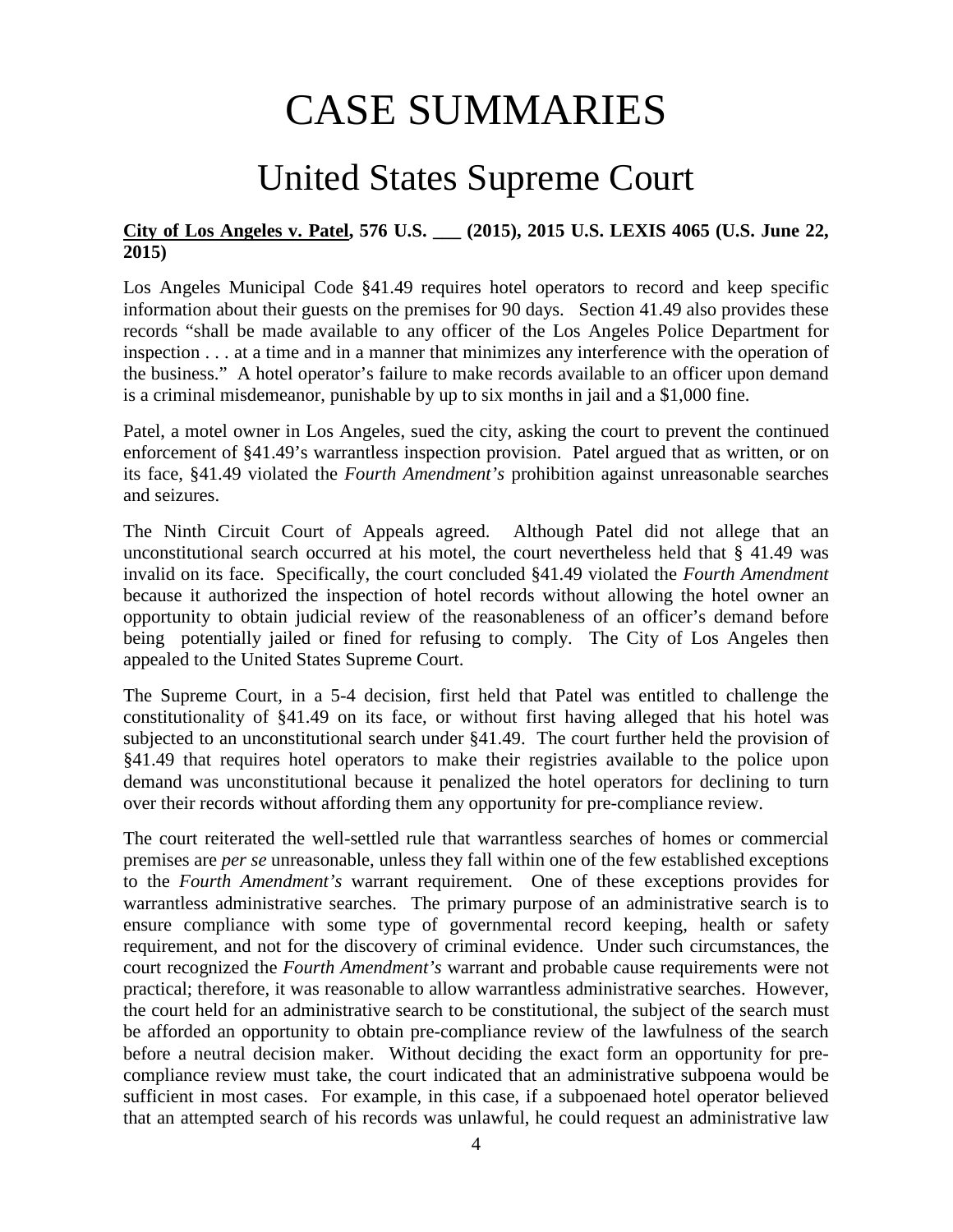judge quash the subpoena before he suffered any criminal penalties for failure to comply with the subpoena. Conversely, if an officer reasonably suspected a hotel operator might tamper with the requested records while the motion before the judge is pending, the officer would be able to guard the records until the required hearing occurred. Finally, the court stressed that its holding had no bearing on cases where exigent circumstances would allow a warrantless records search or where the record owners consented to the search.

Click **[HERE](https://supreme.justia.com/cases/federal/us/576/13-1175/case.pdf)** for the court's opinion.

\*\*\*\*\*

### <span id="page-4-0"></span>**Kingsley v. Hendrickson, 576 U.S. \_\_\_ (2015), 2015 U.S. LEXIS 4073 (U.S. June 22, 2015)**

Kingsley was arrested and detained in a county jail pending trial. Officers forcibly removed Kingsley from his cell after he refused to comply with instructions to remove a piece of paper that was covering the light fixture above his bed. Kingsley later filed a lawsuit under *42 U.S.C. § 1983*, alleging the officers used excessive force against him, in violation of the *Fourteenth Amendment's Due Process Clause* when they removed him from his cell.

The district court instructed the jury that to prevail, Kingsley had to establish the officers acted with malice and intended to harm Kingsley when they used force against him, a subjective standard. Kingsley disagreed, arguing the correct standard for judging a pretrial detainee's excessive force claim is objective unreasonableness.

The United States Supreme court accepted the case to resolve a split among the circuits and determine whether to prove an excessive force claim, a pretrial detainee must show the officers were subjectively aware their use of force was unreasonable, or only that the officers' use of that force was objectively unreasonable.

The Court concluded the appropriate standard to apply to a pretrial detainee's excessive force claim is an objective one. First, the court noted this holding is consistent with court precedent. In *[Bell v. Wolfish](https://supreme.justia.com/cases/federal/us/441/520/case.html)*, the court held a pretrial detainee could prevail on an excessive force claim by providing objective evidence the alleged use of force was not related to a legitimate governmental objective or that the force was excessive in relation to the alleged reason for its use. Second, the court held an objective standard is "workable," as many facilities, including the one in this case, train officers to interact with all detainees as if the officers' conduct is subject to an objective reasonableness standard. Finally, the court held the use of an objective standard protects an officer who acts in "good faith." The court recognized that running a detention facility is difficult and that officers facing disturbances are often forced to make split-second judgments in circumstances that are tense, uncertain and rapidly evolving. In addition, the court explained as part of the objective reasonableness analysis, it is appropriate to give deference to a facility's policies and practices, which are in place to maintain order and institutional security.

Click **[HERE](https://supreme.justia.com/cases/federal/us/576/14-6368/case.pdf)** for the court's opinion.

\*\*\*\*\*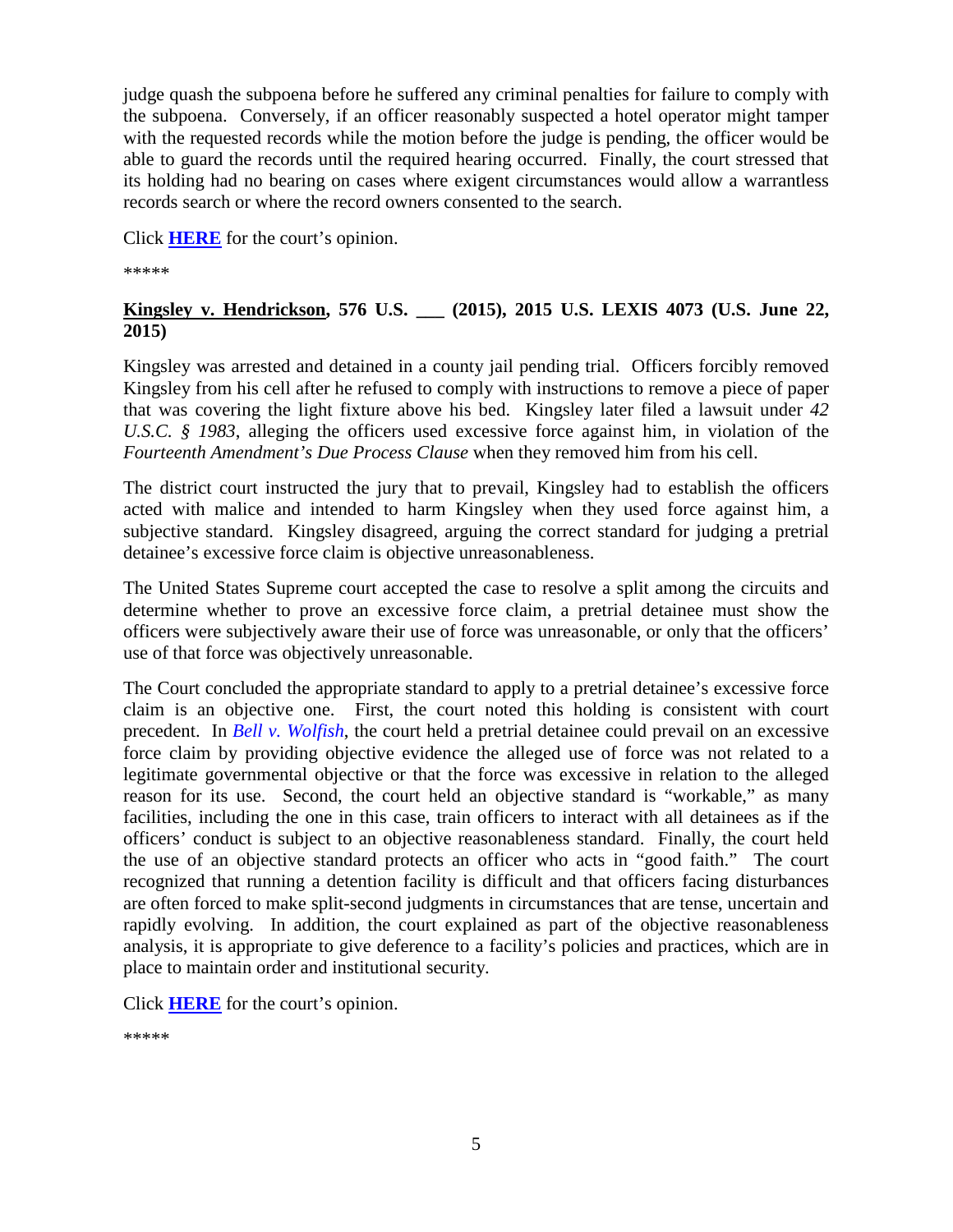# Circuit Courts of Appeal

# <span id="page-5-0"></span>**Second Circuit**

### <span id="page-5-1"></span>**United States v. Bershchansky, 788 F.3d 102 (2d Cir. 2015)**

Federal agents suspected Bershchansky was offering child pornography for others to download on a peer-to-peer file-sharing network. The agents believed Bershchansky lived in apartment number 2 in a multi-family dwelling that contained three apartments. As a result, the agents obtained a warrant to search 2462 Gerritsen Avenue, Apt. #2, and seize evidence of child pornography. During a pre-search briefing, the agents' Enforcement Operation Plan repeatedly identified Apartment 2 as the place to be searched and included no other physical description of the building.

When the agents arrived at the building located at 2462 Gerritsen Avenue, they entered Apartment 1 and conducted their search, seizing a desktop computer and two external hard drives. Photographs of the exterior of building clearly showed that both the outer and inner doors to the apartments located within the building were clearly marked "1" and "2." Bershchansky was present during the search of Apartment 1 and admitted to receiving and possessing child pornography. A forensic examination of the seized computer and hard drives revealed files containing child pornography. Bershchansky was arrested and charged with possession of child pornography.

Bershchansky filed a motion to suppress his incriminating statement and the evidence discovered in the search of Apartment 1.

The district court concluded the agents exceeded the scope of the warrant by searching Apartment 1 because the warrant only authorized the agents to search Apartment 2. As a result, the court ordered the suppression of the evidence seized and Bershchansky's statements made during the execution of the warrant. The government appealed.

The court of appeals affirmed the district court, holding it was apparent from the face of the warrant as well as the agent's supporting affidavit that the magistrate judge authorized a search of Apartment 2 only. The finding of probable cause was based on evidence that child pornography was being shared from a computer with an internet protocol (IP) address the agent believed was associated with a user in Apartment 2. In addition, the agent repeatedly referred to Apartment 2 in his affidavit and represented that he received confirmation from the internet service provider, the utility company and a neighbor that Apartment 2 was the apartment in question. Consequently, when the agents searched Apartment 1 rather than Apartment 2, they searched an apartment the magistrate judge did not authorize them to search. When they did so, the agents conducted a warrantless search in violation of the Fourth *Amendment*.

The court further held the good faith exception to the exclusionary rule did not apply because it was not objectively reasonable for the agents to believe they were authorized to search Apartment 1 when the warrant clearly authorized only a search of Apartment 2. The court added that a reasonable police officer would have recognized the warrant authorized only a search of Apartment 2. The court further stated a reasonable police officer would have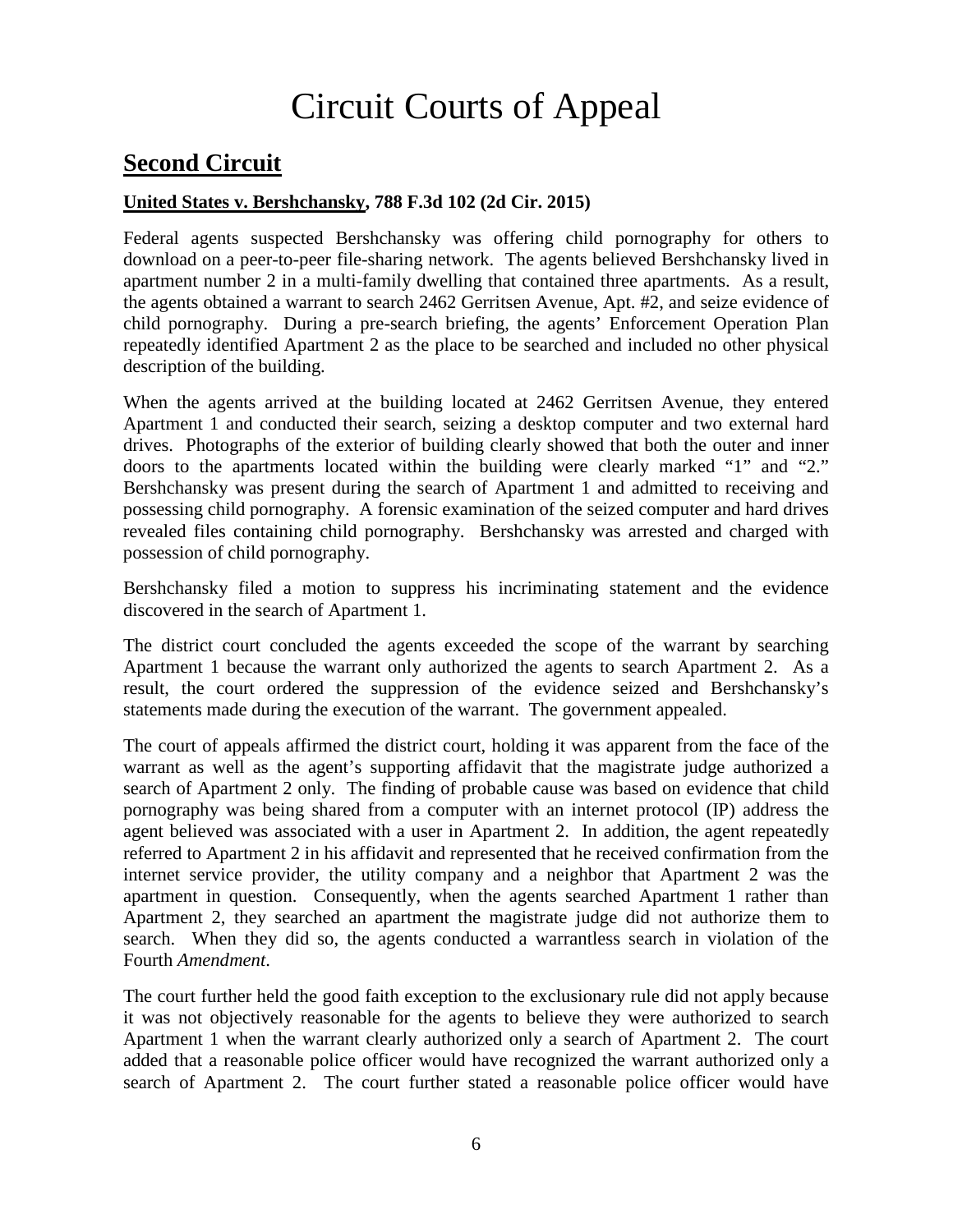contacted the magistrate for permission to search Apartment 1 instead of bypassing constitutionally mandated procedure and taking a shortcut.

Click **[HERE](http://cases.justia.com/federal/appellate-courts/ca2/13-3145/13-3145-2015-06-05.pdf?ts=1433514604)** for the court's opinion.

\*\*\*\*\*

### <span id="page-6-0"></span>**United States v. Thomas, 2015 U.S. App. LEXIS 9733 (2d Cir. Vt. June 11, 2015)**

During an investigation into child pornography offenses committed by using peer-to-peer (P2P) file-sharing software, an officer used an automated software program called Child Protective Systems (CPS) to identify an internet protocol (IP) address traced to Thomas' house that offered to share images and video files tagged as child pornography. A private company created CPS, which it licenses to law enforcement agencies. Before CPS was available, officers would attempt to detect files containing child pornography by manually sending out search queries over P2P networks. CPS automates this process by canvassing P2P networks, identifying files that contain child pornography, cataloguing this information, and providing officers with a list of the online users who are sharing these files over P2P networks. After the officer confirmed the files identified by CPS constituted child pornography by comparing their hash values with the hash values of images of known child pornography, he obtained a warrant to search Thomas' house and computers. In his affidavit, the officer provided a detailed explanation of P2P file sharing, how P2P child file-sharing software is used to exchange child pornography, how CPS was used in the investigation and a description of the files that CPS detected on Thomas' computer. The affidavit did not identify the company that created CPS nor did it refer to the CPS software by name. After files containing child pornography were discovered on Thomas' computer, he was arrested.

Thomas argued the evidence discovered on his computer should have been suppressed because the officer omitted from the search warrant affidavit the fact that CPS, a third-party software source, generated the information upon which the government relied to establish probable cause. Thomas also argued the search warrant affidavit did not include any information regarding the reliability of the CPS software.

The court disagreed. First, the CPS software merely aggregated existing public information; therefore, the fact that a third party created it was not relevant. In addition, Thomas provided no authority to support his argument that the government was required to disclose the commercial name of the software used to uncover evidence of his crime. The court noted that just as an informant's name can be presented anonymously in an affidavit, so can a company's name. Probable cause determinations are made on the veracity of an informant's information, not on the informant's name. Similarly, the court found the primary relevance of automated third-party software is not in the name of the software, but in how the software works. In this case, the officer described in his affidavit the CPS software's purpose and then described in considerable detail how the software operated. No additional or more specific information was required.

The court further held the search warrant affidavit established the reliability of the CPS software. The officer verified and corroborated the information received from CPS through a hash value analysis and made a reasonable argument that evidence of a crime would be found on Thomas' computer.

Click **[HERE](http://cases.justia.com/federal/appellate-courts/ca2/14-1083/14-1083-2015-06-11.pdf?ts=1434033003)** for the court's opinion.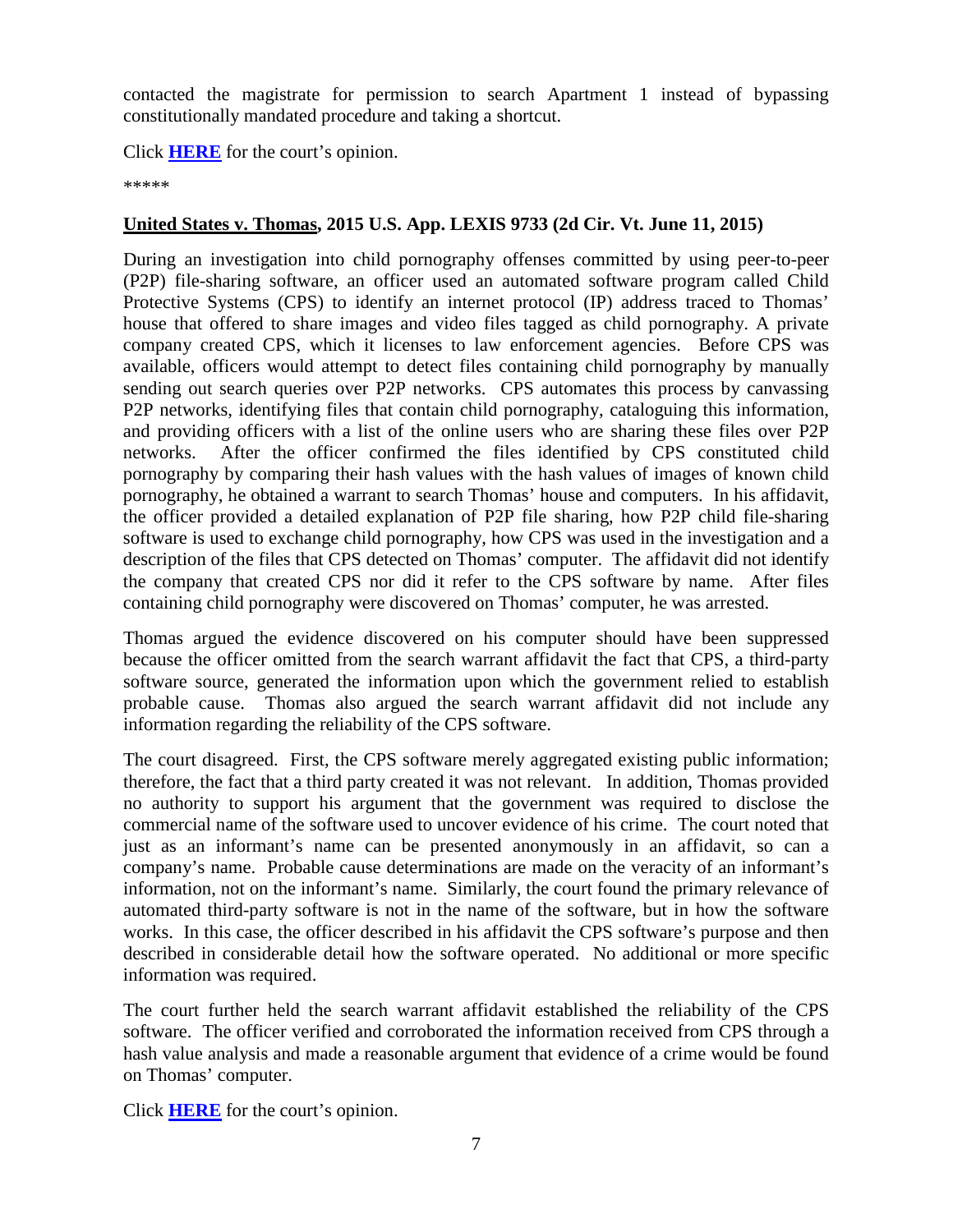# <span id="page-7-0"></span>**Seventh Circuit**

#### <span id="page-7-1"></span>**United States v. Shields, 2015 U.S. App. LEXIS 10058 (7th Cir. Ill. June 15, 2015)**

Two police officers saw Shields' parked SUV partially blocking a crosswalk, in violation of the law. One of the officers approached Shields, who was sitting in the driver's seat of the SUV and asked for his driver's license. After handing the officer his license, Shields voluntarily exited the SUV and at the officer's request, walked toward the rear of the vehicle with the officer. When Shields reached the rear of the SUV, he did not stop to talk to the officers, but instead fled down the street. While chasing Shields on foot, one of the officers saw Shields pull a firearm out of his coat pocket. The officer caught Shields in an alley and pushed him to the ground. The officer handcuffed Shields and discovered a loaded revolver on the ground underneath him. The government charged Shields with being a felon in possession of a firearm.

Shields filed a motion to suppress the firearm, arguing the officers conducted an unlawful traffic stop.

First, the court held when the officers saw Shields' SUV blocking the crosswalk, they had reasonable suspicion to conduct a *Terry* stop to investigate the parking offense. Second, Shields' decision to run from the officers constituted another violation because Shields was interfering with the performance of the officers' duty to investigate and, if appropriate, hold him accountable for the parking violation. Finally, once the officer saw Shields remove the firearm from his pocket he had probable cause to arrest Shields for unlawful carrying of a firearm. As a result, the court held the officer lawfully seized Shields when he tackled Shields in the alley and lawfully seized the firearm, which was in plain sight on the ground underneath Shields.

Click **[HERE](http://cases.justia.com/federal/appellate-courts/ca7/13-3726/13-3726-2015-06-15.pdf?ts=1434405656)** for the court's opinion.

\*\*\*\*\*

### <span id="page-7-2"></span>**United States v. Gary, 2015 U.S. App. LEXIS 10381 (7th Cir. Ill. June 19, 2015)**

An undercover officer saw Gary talking on a cell phone in the passenger seat of a car when the officer bought heroin from the driver of the car. During this time, the driver did not attempt to conceal the drug transaction from Gary. A short time later, uniformed officers conducted a traffic stop of the car at the request of narcotics officers. During the stop, officers discovered heroin on the driver of the car and arrested him. In addition, the officers handcuffed and transported Gary to the police station so his parole officer could speak to him. The government later indicted Gary for conspiracy to distribute heroin.

Gary argued the officers did not have probable cause to seize him and transport him to the police station because the arresting officer admitted the sole reason Gary was seized was to bring him to speak with his parole officer. Gary also argued his mere presence in the car with the driver who sold drugs to the undercover officer was not enough to establish probable cause to arrest him.

While conceding that Gary's seizure amounted to an arrest, the government argued Gary's arrest was supported by probable cause.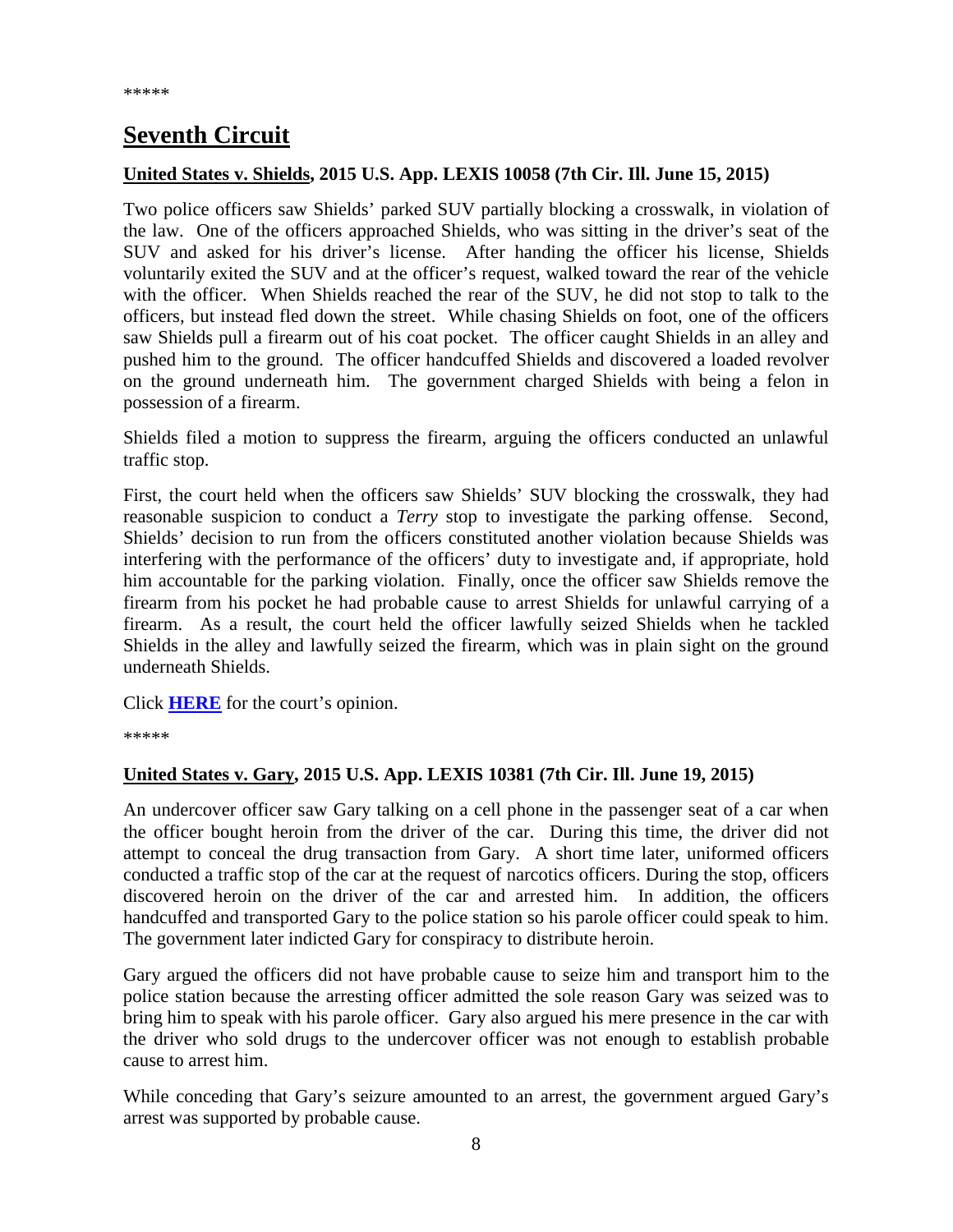The court agreed with the government, holding the arresting officer's subjective intent in arresting Gary was irrelevant as long as there was objective probable cause for the arrest. Here, the court concluded there was probable cause for the undercover officer to believe Gary conspired with the driver of the car who sold him the heroin. First, Gary was sitting next to the driver when the driver sold the officer heroin without any attempt to conceal the transaction. In such close quarter, the court determined it was reasonable to infer that Gary and the driver were probably engaged in a common criminal enterprise. Given the reasonable inference that Gary was engaged in a common and unlawful enterprise with the driver, the officer did not arrest Gary because of his mere presence in the car.

Click **[HERE](http://cases.justia.com/federal/appellate-courts/ca7/13-1788/13-1788-2015-06-19.pdf?ts=1434753051)** for the court's opinion.

\*\*\*\*\*

# <span id="page-8-0"></span>**Eighth Circuit**

### <span id="page-8-1"></span>**United States v. Trogdon, 2015 U.S. App. LEXIS 10243 (8th Cir. Iowa June 18, 2015)**

At approximately 1:00 a.m., officers in a marked squad car were patrolling an area near a commercial building where a shooting had recently occurred as well as other violent crimes and criminal activity. When the officers saw five individuals loitering near the building, which was closed for business, they decided to investigate whether or not the group was trespassing. The officers knew one of the occupants of the building had posted "No Trespassing" signs on the property and had filed a letter of trespass with the city, requesting police assistance in keeping the property free of trespassers. When the officers got close to the group, the officers recognized that one of the individuals was a gang member who was also a suspect in a murder investigation. Upon seeing the squad car, the group began to walk briskly away from the approaching officers down a blocked-off street. As the group walked away, officers saw Trogdon place something on the ground. The officers ordered Trogdon to stop, and when he did, an officer grabbed Trogdon's arm and attempted to frisk him. When Trogdon pulled away from the officer, another officer took him to the ground and handcuffed him. Trogdon then told the officers he had a firearm, and the officers found a handgun concealed in the waistband of his pants. Trogdon was charged with being a felon in possession of a firearm.

Trogdon argued the handgun should have been suppressed because the officers did not have reasonable suspicion to stop and frisk him.

The court disagreed. First, the officers saw Trogdon loitering late at night near a commercial building, which was located in a high-crime area. Second, the officers knew one of the building's occupants had posted "No Trespassing" signs and had requested police assistance in removing trespassers. Third, because it was late at night, the officers knew the businesses in the building were closed and there did not appear to be a legitimate reason for Trogdon and the others to be on the property. Based on these facts, the court concluded the officers established reasonable suspicion that Trogdon and the others were trespassing; therefore, they were entitled to conduct a *Terry* stop.

The court further held the officers were entitled to conduct a *Terry* frisk because they established reasonable suspicion that Trogdon was armed and dangerous. First, the officers knew that one of the members of the group was a murder suspect. As a result, the officers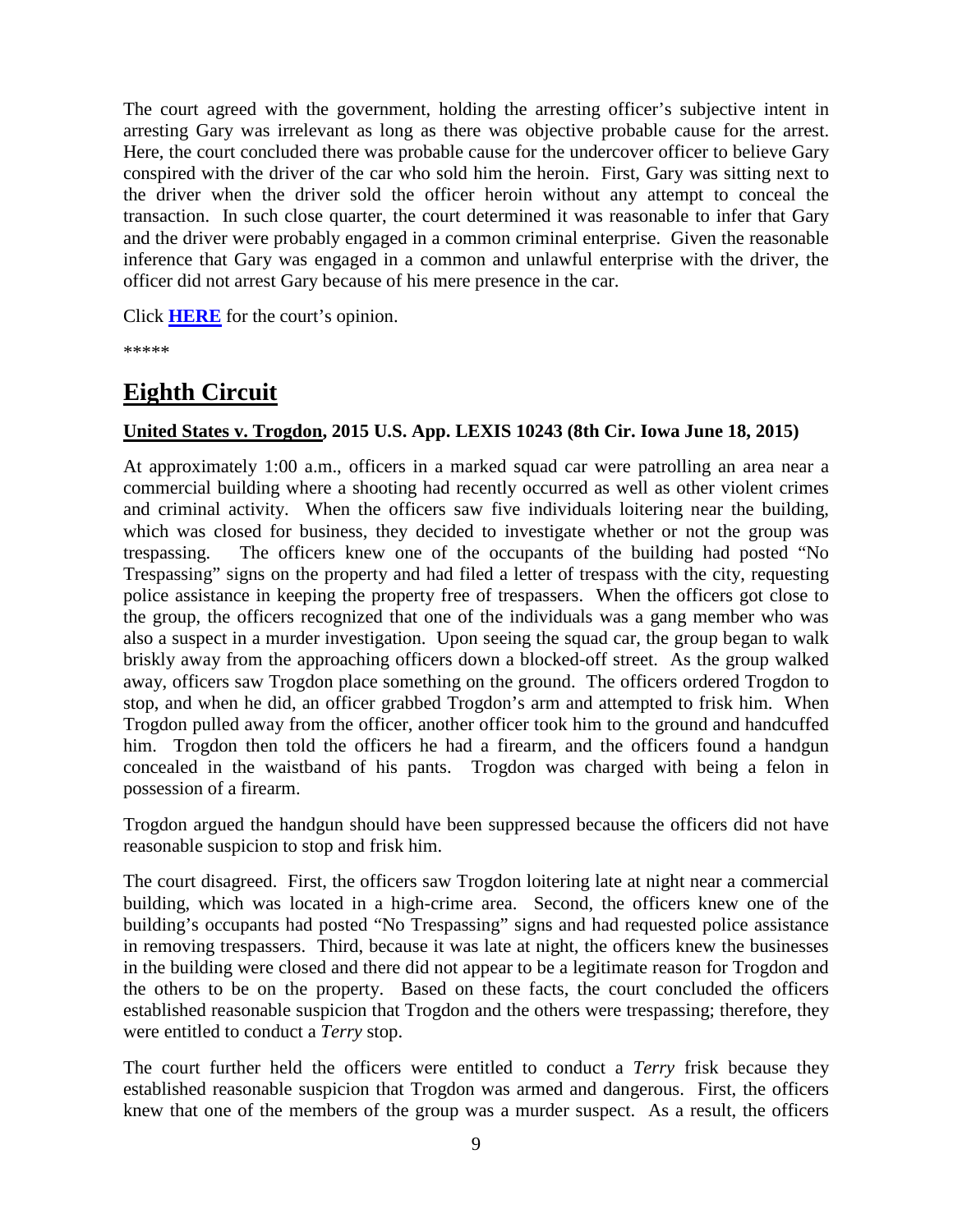were entitled to take Trogdon's association with this person into account in determining whether Trogdon might also be armed. Second, after noticing the officers, the group immediately began to walk away from the officers down a blocked-off street where it would be difficult for a police car to follow. Finally, the officers saw Trogdon place something on the ground as he walked away, suggesting that he was trying to hide something from the officers.

Click **[HERE](http://cases.justia.com/federal/appellate-courts/ca8/14-2875/14-2875-2015-06-18.pdf?ts=1434639693)** for the court's opinion.

\*\*\*\*\*

### <span id="page-9-0"></span>**United States v. Smith, 2015 U.S. App. LEXIS 10337 (8th Cir. Minn. June 19, 2015)**

An officer stopped Smith for speeding. While speaking with Smith, the officer noticed a "slight odor of marijuana" coming from within Smith's car. After Smith denied consent to search, the officer requested a K-9 to conduct a dog sniff of Smith's car. As the K-9 unit approached, Smith sped away from the scene. After a brief vehicle pursuit, Smith abandoned his car and fled on foot. Smith escaped; however, the officers searched his car and found two kilograms of cocaine, a large sum of currency and a loaded handgun. Officers later arrested and charged him with drug and weapons offenses.

Smith argued the evidence seized from his car should have been suppressed because the faint smell of marijuana detected by the officer did not justify extending the duration of the traffic stop for speeding.

The court disagreed. The Eighth Circuit has held numerous times that the smell of marijuana, whether faint or strong, coming from a vehicle during a lawful traffic stop, gives an officer probable cause to search the vehicle for drugs. Here, the officer testified he had been trained in the detection of controlled substances, including the odor of marijuana. As a result, the officer had probable cause to search Smith's car once he smelled the odor of marijuana, even though he took the less intrusive approach by calling the K-9 unit to conduct a sniff of Smith's car first.

In addition, the court held the evidence seized from Smith's car was admissible as Smith gave up any reasonable expectation of privacy in his car and its contents when he abandoned it on side of the road after leading the officers on a high-speed chase.

Click **[HERE](http://cases.justia.com/federal/appellate-courts/ca8/14-2846/14-2846-2015-06-19.pdf?ts=1434727867)** for the court's opinion.

\*\*\*\*\*

### <span id="page-9-1"></span>**Ransom v. Grisafe, 2015 U.S. App. LEXIS 10441 (8th Cir. Mo. June 22, 2015)**

Ransom was driving home from work on a dark, raining night. When his van began to backfire, Ransom pulled over to the side of the road. Someone who heard the sounds from Ransom's van called 911 and reported that gunshots had been fired from or near the van. Two patrol officers responded and pulled up behind Ransom's van. Seconds later, the van backfired again, and the driver's-side door opened. One of the officers yelled at Ransom to get back into the van, but Ransom, appearing not to hear the command, stepped out. At that time, both officers fired a total of eight shots at Ransom. Ransom did not react as if he had been shot, nor did he appear to notice the officers had fired at him. The officers ordered Ransom to lie on the ground and he complied. When the officers asked Ransom about the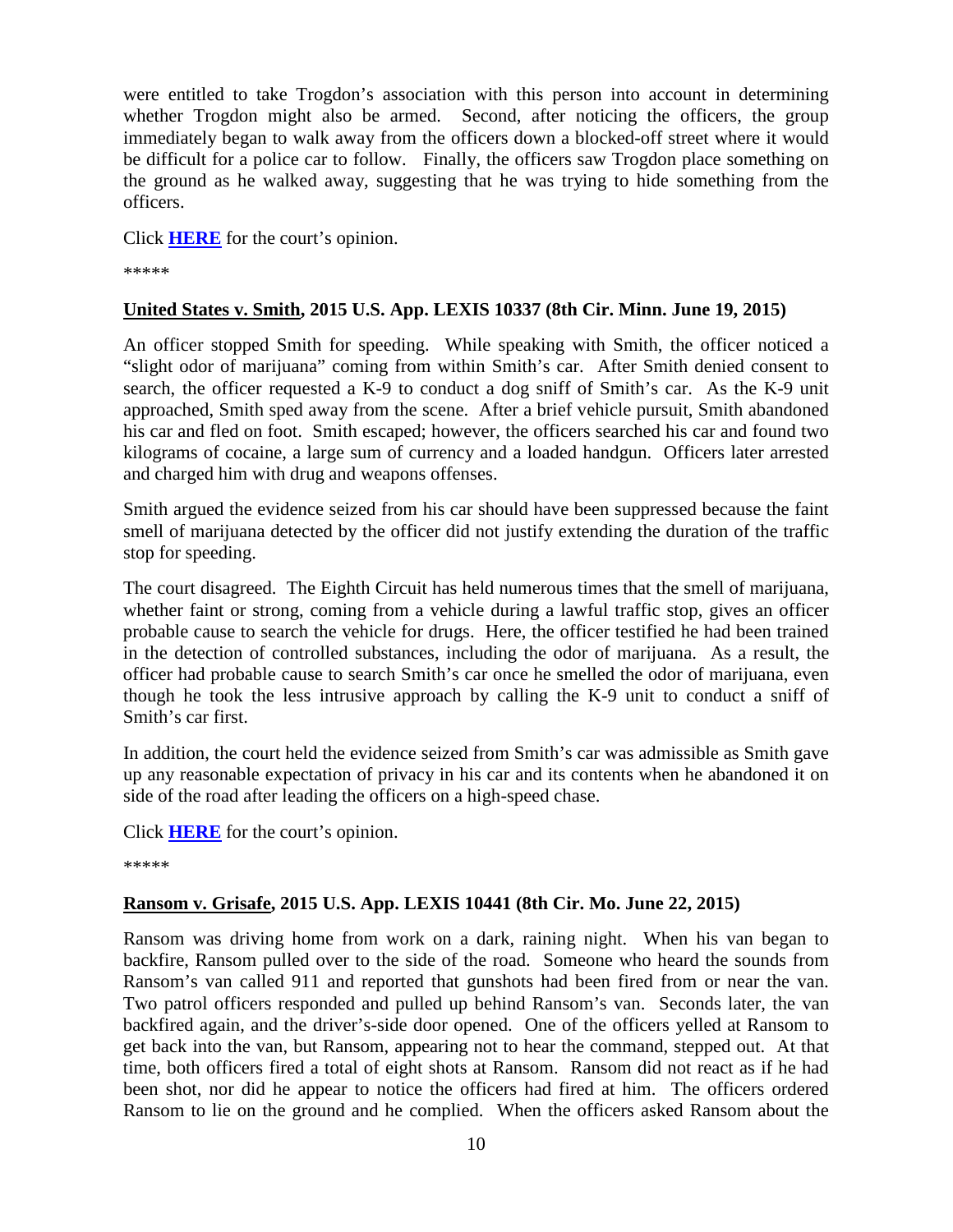gunshots, Ransom told them his van was backfiring. The officers told Ransom his van could not be backfiring because one of the windows on their patrol car had been shot out. When other officers arrived on the scene, a sergeant directed two detectives to transport Ransom to the police station to be interviewed. The detectives transported Ransom to the station where they spoke to him for approximately thirty-five minutes before releasing him. The investigation revealed that Ransom's van had been backfiring, and that ricocheting bullets fired from the officers' guns had caused the damage to their patrol car.

Ransom sued the patrol officers, claiming the officers seized him in violation of the *Fourth Amendment* by shooting at him and then by ordering him to lie and the ground and handcuffing him.

The court disagreed. First, it was undisputed that none of the officers' rounds hit Ransom. However, assuming Ransom was grazed by bullet or piece of broken glass, the court held that any seizure that resulted was reasonable. First, the officers responded to a 911 call of shots fired from a van. Second, when the officers arrived, Ransom's van backfired; a sound that both sides agreed could have been mistaken for a gunshot. Third, Ransom then got out of the van and appeared to disregard the officer's commands to get back inside. As a result, the officers were justified in firing their guns at Ransom to neutralize what they reasonably believed to be a threat to themselves.

The court further held it was reasonable for the officers to order Ransom to the ground and handcuff him while they determined if there might be another person firing a gun at them. After detaining Ransom, the officers saw that one of their windows was shot out. Although it was later determined that a ricochet from one of the officers' bullets caused the damage to the patrol car, at the time, it was reasonable for the officers to believe there might be another person firing at them. Consequently, the court held the patrol officers were entitled to qualified immunity.

Ransom also sued the detectives, arguing they violated the *Fourth Amendment* by detaining him at the police station.

Again, the court disagreed. When the detectives arrived on the scene, the sergeant provided them with the facts that were known at the time. At that point, the court held it was objectively reasonable for the detectives to detain Ransom and drive him to the police station for an interview to determine if he had fired a gun at the patrol officers.

Finally, Ransom sued the sergeant, claiming the sergeant violated the *Fourth Amendment* rights by directing the detectives to obtain a statement from him at the police station.

The court held that even if the detectives had violated Ransom's *Fourth Amendment* rights by detaining him, the sergeant could not be held liable for a seizure effected by other officers.

Click **[HERE](http://cases.justia.com/federal/appellate-courts/ca8/14-2204/14-2204-2015-06-22.pdf?ts=1434987050)** for the court's opinion.

\*\*\*\*\*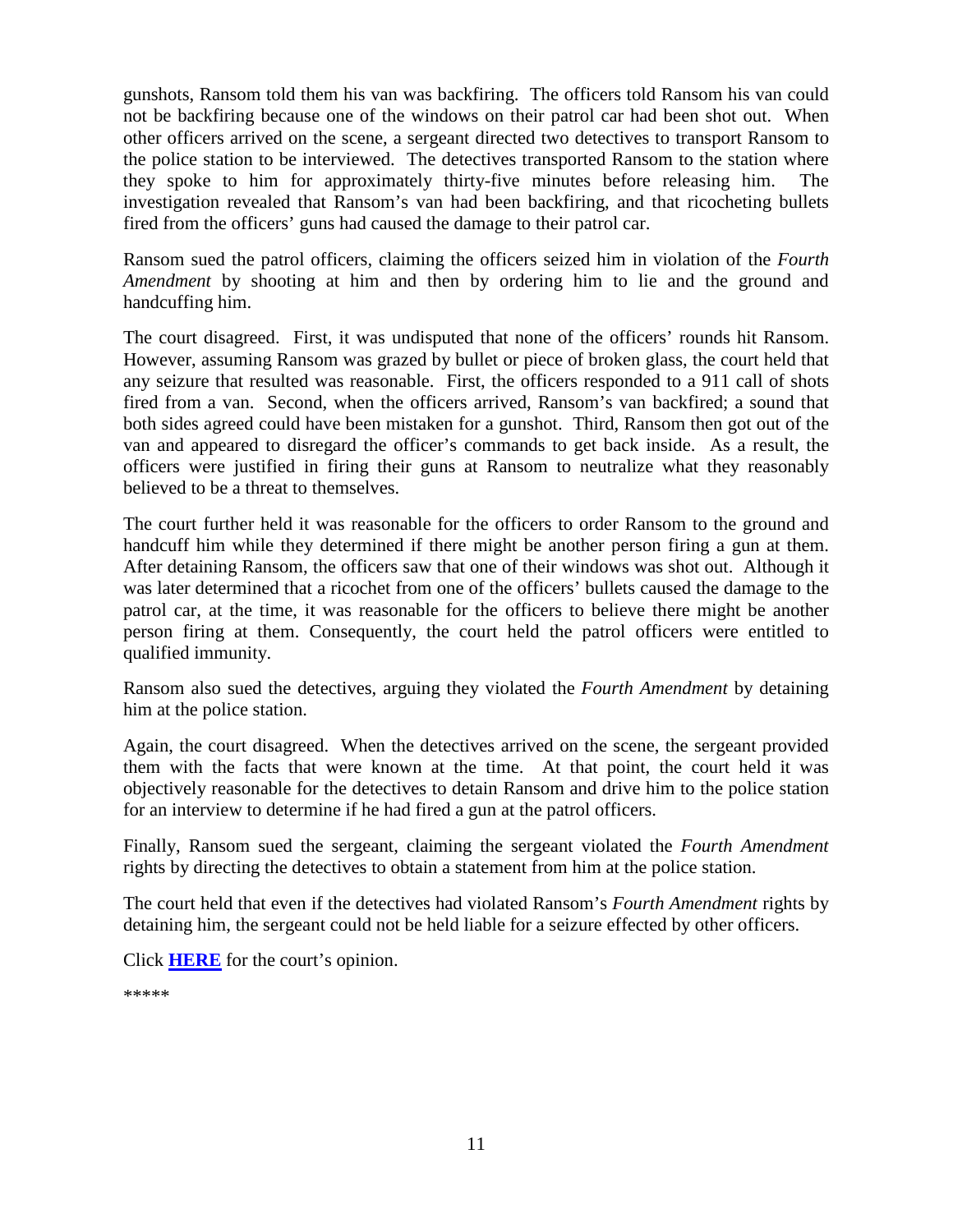## <span id="page-11-0"></span>**Court of Appeals for the Armed Forces**

### <span id="page-11-1"></span>**United States v. Keefauver, 2015 CAAF LEXIS 547 (C.A.A.F. June 12, 2015)**

Postal inspectors discovered a heavily taped box that smelled of marijuana. Because the box was addressed to a house within Fort Campbell, Kentucky, the postal inspectors contacted a special agent with Criminal Investigation Command (CID) office's Drug Suppression team. The CID agent transported the box to Fort Campbell and obtained verbal authorization from the military magistrate to conduct a controlled delivery. The military magistrate authorized the agents to enter the house after the box was taken inside, seize the box and then search the room or immediate area in which the box was found.

Before conducting the controlled delivery, the agents discovered Keefauver, his wife, his sixteen-year old stepson, and his thirteen-year old son lived in the house. In addition, the agents learned that no one at the house had a firearm registered in his or her name. Before conducting the controlled delivery, the agents maintained surveillance on the house for onehour, but during that time, they did not see anyone enter or exit. After one-hour, a postal inspector knocked on the front door, and when no one answered, he left the box on the front porch. The box remained on the porch until Keefauver's sixteen-year old stepson arrived home approximately one-hour later and took the box inside. At that point, CID agents and postal inspectors knocked on the door, and when the stepson answered it, they told him they would be conducting a search. After the stepson became verbally abusive, the agents handcuffed him and seated him outside the house next to the garage. The lead CID agent entered the house and found the box in the hallway, ten-feet from the door. After the agent noticed a strong odor of marijuana in the house, he decided to conduct a "security sweep" of the entire house. While sweeping the kitchen, the agent saw drug paraphernalia on the counter. On the second floor, the agent saw in plain view, marijuana and drug paraphernalia in the stepson's room, rifles in an unlocked walk-in closet off the hallway, and suspicious boxes in the master bedroom. Based on a misunderstanding of the verbal search authorization, the agents then conducted a second, full search of the home with military working dogs (MWDs).

Keefauver was convicted of wrongfully possessing marijuana, drug paraphernalia, and unregistered weapons on post as well as child endangerment in violation of several Articles of the Uniform Code of Military Justice.

Keefauver filed a motion to suppress all evidence, other than the original that contained marijuana, arguing, agents exceeded the scope of the military magistrate's search authorization by conducting a full sweep of his house. Specifically, Keefauver claimed the search authorization limited the agents to locating the box after the controlled delivery and searching the immediate area around the box.

The Court of Appeals for the Armed Forces agreed. In *[Maryland v.](https://supreme.justia.com/cases/federal/us/494/325/case.html) Buie*, the United States Supreme Court created the "protective sweep" exception to the *Fourth Amendment's* warrant requirement. In *Buie*, the court authorized two types of protective sweeps. In the first type of sweep, officers may search only spaces immediately adjoining the place of arrest from which "an attack could be immediately launched," during or after an arrest. Officers may conduct this type of sweep as a precautionary measure, without reasonable suspicion or probable cause. The second, more extensive sweep authorized in *Buie* allows officers to make a protective sweep of areas beyond those immediately adjoining the place of arrest. To conduct